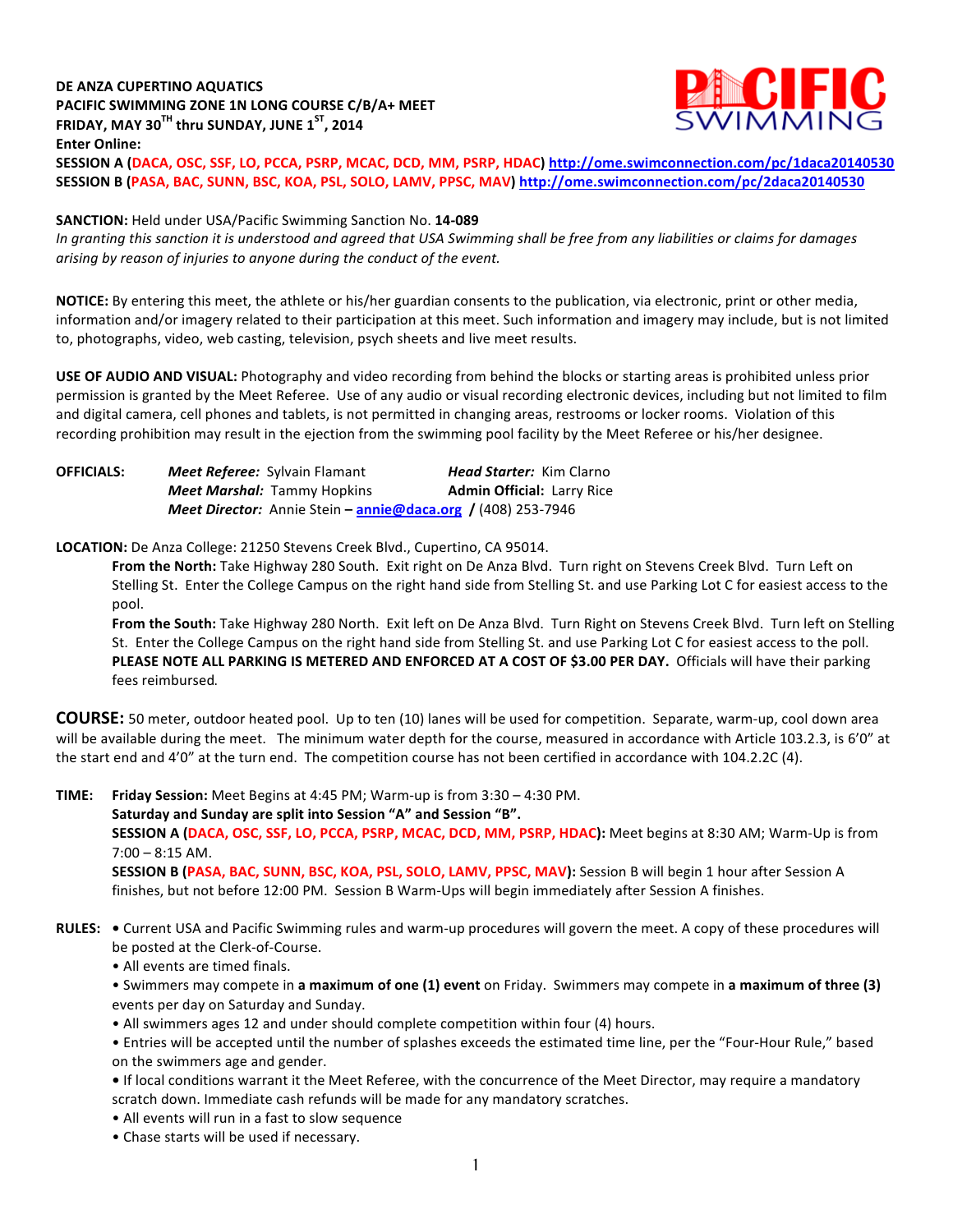• All swimmers competing in the 400 meter Freestyle or 400 meter IM must have achieved a "PC-B" Time Standard for their age group.

- All swimmers competing in the 400 meter Freestyle or 400 meter IM events must provide their own lane timers.
- All coaches and deck officials must wear their USA Swimming membership cards in a visible manner.

**UNACCOMPANIED SWIMMERS:** Any USA-S athlete-member competing at the meet must be accompanied by a USA Swimming member-coach for the purposes of athlete supervision during warm-up, competition and warm-down. If a coach-member of the athlete's USA-S Club does not attend the meet to serve in said supervisory capacity, it is the responsibility of the swimmer or the swimmer's legal guardian to arrange for supervision by a USA-S member-coach. The Meet Director or Meet Referee may assist the swimmer in making arrangements for such supervision; however, it is recommended that such arrangements be made in advance of the meet by the athlete's USA-S Club Member-Coach.

RACING STARTS: Swimmers must be certified by a USA-S member-coach as being proficient in performing a racing start, or must start the race in the water. It is the responsibility of the swimmer or the swimmer's legal guardian to ensure compliance with this requirement.

**RESTRICTIONS:** • Smoking and the use of other tobacco products is prohibited on the pool deck, in the locker rooms, in spectator

- seating, on standing areas and in all areas used by swimmers, during the meet and during warm-up periods.
- Sale and use of alcoholic beverages is prohibited in all areas of the meet venue.
- No glass containers are allowed in the meet venue.
- No propane heater is permitted except for snack bar/meet operations.
- All shelters must be properly secured.

• Except where venue facilities require otherwise, changing into or out of swimsuits other than in locker rooms or other designated areas is not appropriate and is strongly discouraged.

**ELIGIBILITY:** • Swimmers must be current members of USA-S and enter their name and registration number on the meet entry card as they are shown on their Registration Card. If this is not done, it may be difficult to match the swimmer with the registration and times database. The meet host will check all swimmer registrations against the SWIMS database and if not found to be registered, the Meet Director shall accept the registration at the meet (a \$10 surcharge will be added to the regular registration fee). Duplicate registrations will be refunded by mail.

• Swimmers in the "A" Division must have met at least the listed "PC-A" time standard. Swimmers in the "B" Division must have met at least the listed "PC-B" time standard. All entry times slower than the listed "PC-B" time standard will be in the "C" Division. 

• Entries with "NO TIME" will be ACCEPTED, except in the 400 meter freestyle and 400 meter IM events.

• Entry times submitted for this meet will be checked against a computer database and may be changed in accordance with Pacific Swimming Entry Time Verification Procedures.

- Disabled swimmers are welcome to attend this meet and should contact the Meet Director or Meet Referee regarding and special accommodations on entry times and seeding per Pacific Swimming policy.
- Swimmers 19 years of age and over may compete in the meet for time only, no awards. Such swimmers must have met standards for the 17-18 age group.
- The swimmer's age will be the age of the swimmer on the first day of the meet.

## **ENTRY PRIORITY: This meet is limited to Zone 1N swimmers only. Zone 1N swimmers entering online must do so by 11:59 PM** Wednesday, May 21<sup>st</sup>. Surface mail entries must be postmarked by Monday, May 19<sup>th</sup>. No swimmers other than those from Zone 1N may enter the meet.

ENTRY FEES: \$2.75 per event plus a \$10.00 participation fee per swimmer. Entries will be rejected if payment is not sent at time of request.

#### **ONLINE ENTRIES:** To enter online go to http://ome.swimconnection.com/pc/1daca20140530 (SESSION A) or

http://ome.swimconnection.com/pc/2daca20140530 (SESSION B) to receive an immediate entry confirmation. This method requires payment by credit card. Swim Connection, LLC charges a processing fee for this service, equal to \$1 per swimmer plus 5% of the total Entry Fees. Please note that the processing fee is a separate fee from the Entry Fees. If you do not wish to pay the processing fee, enter the meet using a mail entry. Entering online is a convenience, is completely voluntary, and is in no way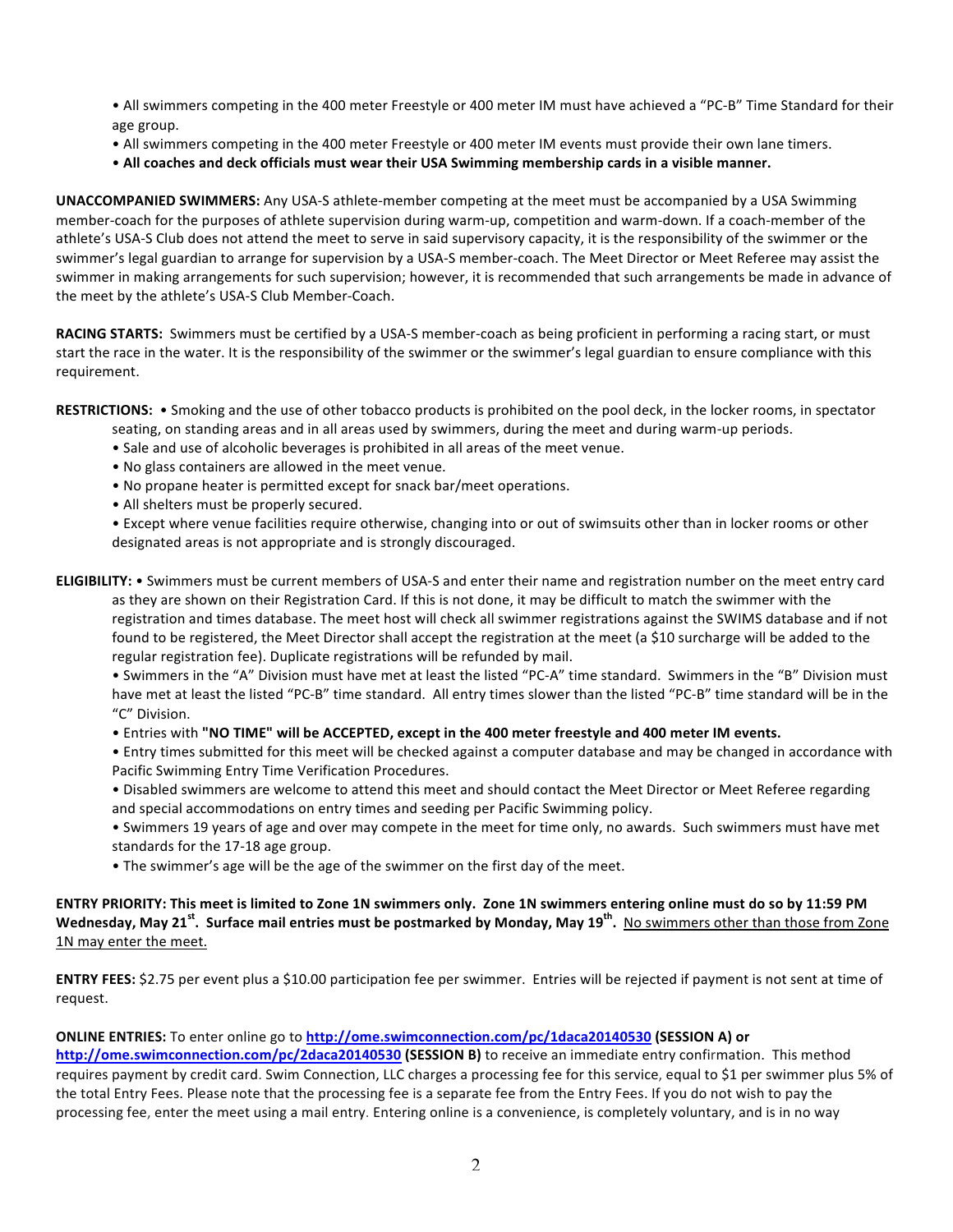required or expected of a swimmer by Pacific Swimming. Online entries will be accepted through Wednesday, May 21<sup>st</sup> at 11:59 **PM**.

**MAILED OR HAND DELIVERED ENTRIES**: Entries must be on the attached consolidated entry form. Forms must be filled out completely and printed clearly with swimmers best time. Entries must be postmarked by midnight, Monday, May 19<sup>th</sup> or hand delivered by 6:30 p.m. Wednesday, May 21<sup>st</sup>. No late entries will be accepted. No refunds will be made, except mandatory scratch downs. Requests for confirmation of receipt of entries should include a self-addressed envelope.

| <b>Make check payable to: De Anza Cupertino Aquatics</b> |                                                                  |  |  |  |  |  |  |  |
|----------------------------------------------------------|------------------------------------------------------------------|--|--|--|--|--|--|--|
| <b>Mail entries to:</b> Annie Stein – DACA Meet Director | <b>Hand deliver entries to:</b> Annie Stein – DACA Meet Director |  |  |  |  |  |  |  |
| 1080 S. De Anza Blyd.                                    | 1080 S. De Anza Blyd.                                            |  |  |  |  |  |  |  |
| San Jose, CA 95129                                       | San Jose. CA 95129                                               |  |  |  |  |  |  |  |

**CHECK-IN:** The meet will be deck seeded. Swimmers must check-in at the Clerk-of-Course. Close of check-in for all individual events shall be no more than 60 minutes before the estimated time of the start of the first heat of the event. No event shall be closed more than 30 minutes before the scheduled start of the session. Swimmers who do not check in will not be seeded and will not be allowed to compete in that event.

**SCRATCHES:** Swimmers shall inform themselves of the meet starting time and shall report to the proper meet authorities promptly upon call. Any swimmers not reporting for or competing in an individual timed final event **shall not** be penalized.

AWARDS: Individual events will be awarded in the A, B, and C division. Ribbons for First through Eighth place will be given to the following age groups 8 & U, 9-10, 11-12. Swimmers 13 years of age and older will not receive awards. "A" time medals will be given to swimmers achieving a new "PC – A" times, regardless of place achieved in the event. All awards must be picked up at the meet by coaches at the end of each session. Awards will not be mailed.

**ADMISSION:** Free. A 2-day program will be available for a reasonable fee.

**REFRESHMENTS:** A snack bar will be open each day. Generous and friendly hospitality provided for officials, coaches, and volunteers. Lunches will be available for officials and coaches.

**MISCELLANEOUS:** No overnight parking is allowed. Facilities will not be provided after meet hours. All participating teams are expected to provide lane timers based upon the number of swimmers registered to swim each day. Team timing lanes for Saturday and Sunday will be assigned and coaches will be notified of assignments during the week prior to the meet.

**MINIMUM OFFICIALS:** Teams must follow Zone 1 North rules for providing officials. Each team must provide officials for each session according to the number of swimmers entered in that session, following the table below. Teams that do not provide sufficient officials must provide coaches to act in the place of officials.

| Club swimmers entered in session | <b>Trained and carded officials requested</b> |
|----------------------------------|-----------------------------------------------|
| $1 - 10$                         |                                               |
| 11-25                            |                                               |
| 26-50                            |                                               |
| 51-75                            |                                               |
| 76-100                           |                                               |
| 100 or more                      | 5 and up (1 for every 25 swimmers)            |

#### **EVENT SUMMARY**

| <b>FRIDAY</b> |           |          | <b>SATURDAY</b>                               |        |              |              | <b>SUNDAY</b> |              |          |        |  |
|---------------|-----------|----------|-----------------------------------------------|--------|--------------|--------------|---------------|--------------|----------|--------|--|
| $9 - 10$      | $11 - 12$ | $13 - 0$ | $8 - UN$<br>$11 - 12$<br>$9 - 10$<br>$13 - 0$ |        |              | $8 - UN$     | $9 - 10$      | $11 - 12$    | $13 - 0$ |        |  |
| 400 FR        | 400 FR    | 400 FR   | 100 FR                                        | 100 FR | <b>50 FR</b> | <b>50 FR</b> | <b>50 FR</b>  | 200 FR       | 100 FR   | 100 FR |  |
|               | 400 IM    | 400 IM   | 50 BK                                         | 50 BK  | 100 BK       | 200 BK       | 50 BR         | <b>50 FR</b> | 100 FL   | 200 FL |  |
|               |           |          | 50 FL                                         | 100 FL | 50 FL        | 100 FL       |               | 50 BR        | 50 BR    | 100 BR |  |
|               |           |          |                                               | 200 IM | 200 BR       | 200 FR       |               | 100 BK       | 200 IM   | 200 IM |  |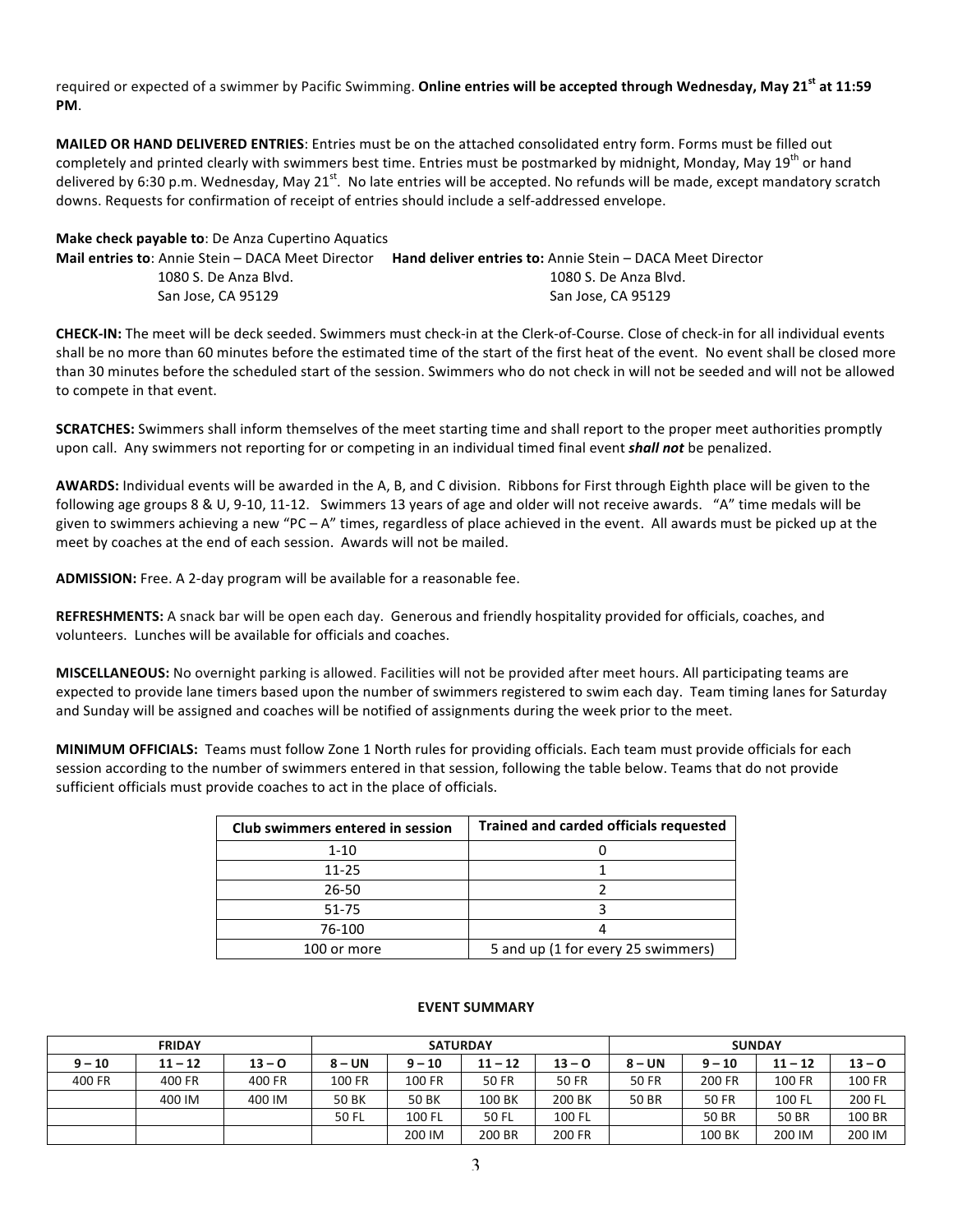### **EVENTS**

| Girls # | <b>Friday Session</b> | Boys# |
|---------|-----------------------|-------|
|         | 9 & Over 400 Free     |       |
|         | 11 & Over 400 IM      |       |

| Girls #        | <b>Saturday Session A</b> | Boys # |
|----------------|---------------------------|--------|
| 5              | 9-10 100 FREE             | 6      |
| $\overline{z}$ | 8 & U 100 FREE            | 8      |
| 9              | $11 - 1250$ FREE          | 10     |
| 11             | 13 & O 50 FREE            | 12     |
| 13             | 9-1050 BACK               | 14     |
| 15             | 8 & U 50 BACK             | 16     |
| 17             | 11-12 100 BACK            | 18     |
| 19             | 13 & O 200 BACK           | 20     |
| 21             | 9-10 100 FLY              | 22     |
| 23             | 8 & U 50 FLY              | 24     |
| 25             | $11 - 1250$ FLY           | 26     |
| 27             | 13 & O 100 FLY            | 28     |
| 29             | 9-10 200 IM               | 30     |
| 31             | 11-12 200 BREAST          | 32     |
| 33             | 13 & O 200 FREE           | 34     |
|                |                           |        |
|                |                           |        |
| Girls #        | <b>Saturday Session B</b> | Boys # |
| 35             | 9-10 100 FREE             | 36     |
| 37             | 8 & U 100 FREE            | 38     |
| 39             | $11 - 1250$ FREE          | 40     |
| 41             | 13 & O 50 FREE            | 42     |
| 43             | 9-1050 BACK               | 44     |
| 45             | 8 & U 50 BACK             | 46     |
| 47             | 11-12 100 BACK            | 48     |
| 49             | 13 & O 200 BACK           | 50     |
| 51             | $9 - 10100$ FLY           | 52     |
| 53             | 8 & U 50 FLY              | 54     |
| 55             | $11 - 1250$ FLY           | 56     |
| 57             | 13 & O 100 FLY            | 58     |
| 59             | $9 - 10200$ IM            | 60     |
| 61             | 11-12 200 BREAST          | 62     |

| Girls # | <b>Sunday Session A</b> | Boys # |
|---------|-------------------------|--------|
| 65      | 9-10 200 FREE           | 66     |
| 67      | 11-12 100 FREE          | 68     |
| 69      | 13 & O 100 FREE         | 70     |
| 71      | 8 & U 50 FREE           | 72     |
| 73      | $9 - 1050$ FREE         | 74     |
| 75      | 11-12 100 FLY           | 76     |
| 77      | 13 & O 200 FLY          | 78     |
| 79      | 8 & U 50 BREAST         | 80     |
| 81      | 9-1050 BREAST           | 82     |
| 83      | 11-12 50 BREAST         | 84     |
| 85      | 13 & O 100 BREAST       | 86     |
| 87      | 9-10 100 BACK           | 88     |
| 89      | $11 - 12200$ IM         | 90     |
| 91      | 13 & O 200 IM           | 92     |
|         |                         |        |
|         |                         |        |
| Girls # | <b>Sunday Session B</b> | Boys # |
| 93      | $9 - 10200$ FREE        | 94     |
| 95      | 11-12 100 FREE          | 96     |
| 97      | 13 & O 100 FREE         | 98     |
| 99      | 8 & U 50 FREE           | 100    |
| 101     | $9 - 1050$ FREE         | 102    |
| 103     | 11-12 100 FLY           | 104    |
| 105     | 13 & O 200 FLY          | 106    |
| 107     | 8 & U 50 BREAST         | 108    |
| 109     | 9-1050 BREAST           | 110    |
| 111     | 11-12 50 BREAST         | 112    |
| 113     | 13 & O 100 BREAST       | 114    |
| 115     | 9-10 100 BACK           | 116    |
| 117     | $11 - 12200$ IM         | 118    |

\*Swimmers in the 400 Free and 400 IM must have achieved a "PC-B" Time Standard\*

Use the following URL to find the time standards: http://www.pacswim.org/swim-meet-times/standards

ZONE 1N TEAMS ASSIGNED TO SESSION A: **DACA, OSC, SSF, LO, PCCA, PSRP, MCAC, DCD, MM, PSRP, HDAC** ZONE 1N TEAMS ASSIGNED TO SESSION B: PASA, BAC, SUNN, BSC, KOA, PSL, SOLO, LAMV, PPSC, MAV